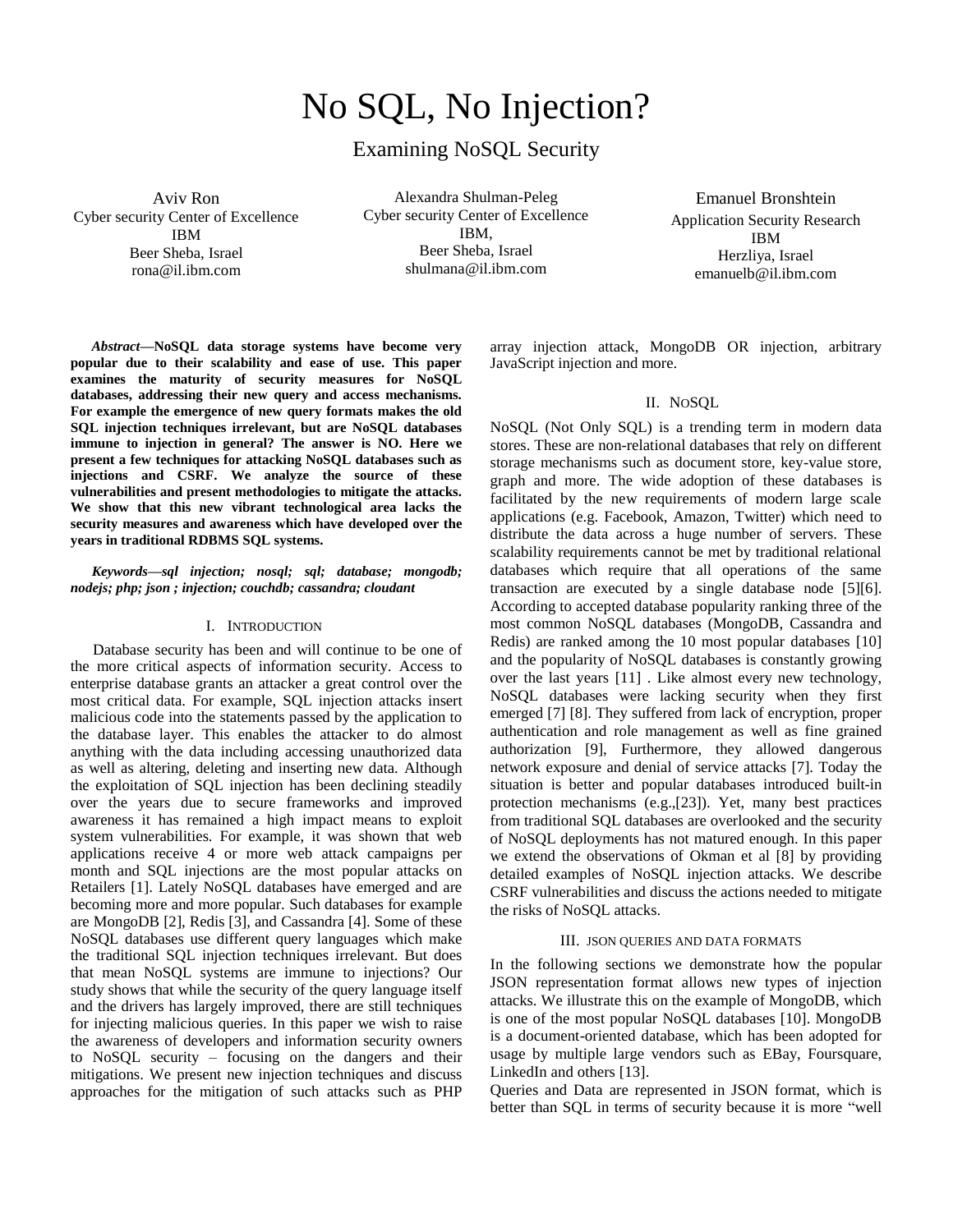defined", very simple to encode/decode and also has good native implementations in every programming language. Breaking the query structure as has been done in SQL injection is harder to do with a JSON structured query. A typical insert statement in MongoDB looks like:

```
db.books.insert({ 
    title: 'The Hobbit', 
    author: 'J.R.R. Tolkien'
})
```
This inserts a new document into the books collection with a title and author field. A typical query looks like:

```
db.books.find({ title: 'The Hobbit' })
```
Queries can also include regular expressions, conditions, limit which fields get queried and more.

# IV. PHP ARRAY INJECTIONS

Let us examine an architecture depicted in Figure 1, where a web application is implemented with a PHP backend, which encodes the requests to the JSON format used to query the data store. Let's use an example of MongoDB to show an array injection vulnerability – an attack similar to SQL



Figure 1: Architecture of a PHP web application PHP encodes arrays to JSON natively. So for example the following array:

|                                                | $array('title' => 'The hobby', 'author' => 'J.R.R. Tolkien');$ |  |  |  |  |
|------------------------------------------------|----------------------------------------------------------------|--|--|--|--|
| would be encoded by PHP to the following json: |                                                                |  |  |  |  |

{"title": "The hobbit", "author": "J.R.R. Tolkien" }

Lets consider the following situation: A PHP application has a login mechanism where username and password are sent from the users browser via HTTP POST (the vulnerability is applicable also HTTP GET as well). A typical POST payload would look like:

username=tolkien&password=hobbit

And the backend PHP code to process it and query MongoDB for the user would look like:

```
db->logins->find(array("username"=>$_POST["username"], 
"password"=>$_POST["password"]));
```
This makes perfect sense and is intuitively what the developer is likely to do, intending a query of:

db.logins.find({ username: 'tolkien', password: 'hobbit' })

But PHP has a built in mechanism for associative arrays which allows an attacker to send the following malicious payload:

username[\$ne]=1&password[\$ne]=1

PHP translates this input into:

 $array("username" => array("9ne" => 1)$ , "password" =>  $array("9n<sup>e</sup> = > 1));$ 

Which is encoded into the mongo query:

db.logins.find({ username: { \$ne: 1 }, password: { \$ne: 1 } })

Since \$ne is the not equals condition in MongoDB, this is querying all the entries in the logins collection where the username is not equal to 1 and the password is not equal to 1 which means this query will return all the users in the logins collection, in SQL terminology this is equivalent to:

SELECT \* FROM logins WHERE username <> 1 AND password <> 1

In this scenario the vulnerability will lead to the attacker being able to log in to the application without a username and password. In other variants the vulnerability might lead to illegal data access or privileged actions performed by an unprivileged user. To mitigate this issue it is needed to cast the parameters received from the request to the proper type, in this case string.

# V. NOSQL OR INJECTION

One of the common reasons for a SQL injection vulnerability is building the query from string literals which include user input without using proper encoding. The JSON query structure makes it harder to achieve in modern data stores like MongoDB. Nevertheless it is still possible. Let us examine a login form which sends its username and password parameters via an HTTP POST to the backend which constructs the query by concatenating strings. For example the developer would do something like:

With valid input (tolkien + hobbit) this would build the query: { username: 'tolkien', password: 'hobbit' }

But with malicious input this query can be turned to ignore the password and login into a user account without the password, here is an example for malicious input:

username=*tolkien', \$or: [ {}, { 'a':'a*&password=*' } ], \$comment:'successful MongoDB injection'*

This input will be constructed into the following query:

```
{ username: 'tolkien', $or: [ {}, { 'a': 'a', password: '' } 
], $comment: 'successful MongoDB injection' }
```
This query will succeed as long as the username is correct. In SQL terminology this query is similar to:

SELECT \* FROM logins WHERE username = 'tolkien' AND (TRUE OR ('a'='a' AND password = '')) #successful MongoDB injection

That is, the password becomes a redundant part of the query since an empty query {} is always true and the comment in the end does not affect the query. How did this happen? Let's examine the constructed query again and color the user input in bold red and the rest in black:

{ username: '*tolkien', \$or: [ {}, { 'a': 'a*', password: '*' } ], \$comment: 'successful MongoDB injection*' }

This attack will succeed in any case the username is correct, an assumption which is valid since harvesting user names isn't hard to achieve [\[15\].](#page-3-13)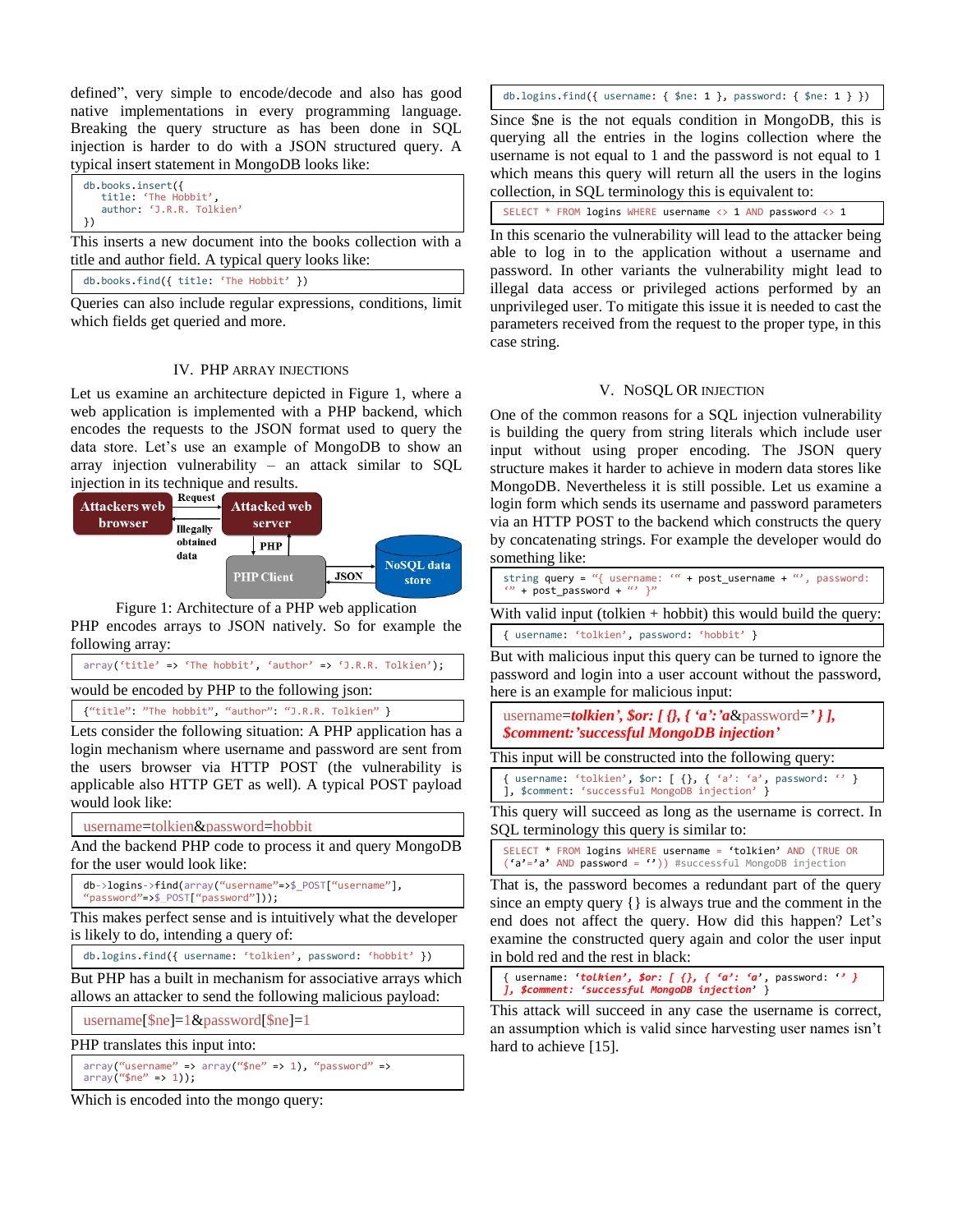#### VI. NOSQL JAVASCRIPT INJECTION

A common feature of NoSQL databases is the ability to run javascript in the database engine in order to perform complicated queries or transactions such as map reduce. For example popular databases which allow this are MongoDB, CouchDB and its based descendants Cloudant [\[16\]](#page-3-14) and BigCouch [\[17\].](#page-3-15) Javascript execution exposes a dangerous attack surface if un-escaped or not sufficiently escaped user input finds its way to the query. For example consider a complicated transaction which demanded javascript code and which includes an unescaped user input as a parameter in the query. As a use case let's take a model of a store which has a collection of items and each item has a price and an amount. The developer wanted to get the sum or average of these fields, so he writes a map reduce function that takes the field name that it should act upon (amount or price) as a parameter from the user. In PHP such code can look like this (where \$param is user input):

```
$map = "function() { 
 for (var i = 0; i < this.items.length; i++) {
        emit(this.name, this.items[i].$param); } }";
$reduce = "function(name, sum) { return Array.sum(sum); }"; 
$opt = "{ out: 'totals' }";
$db->execute("db.stores.mapReduce($map, $reduce, $opt);");
```
This code sums the field given by \$param for each item by name. \$param is expected to receive either "amount" or "price" for this code to behave as expected, but since user input is not being escaped here, a malicious input might include arbitrary javascript that will get executed. For Example, consider the following input:

```
a);}},function(kv) { return 1; }, { out: 'x' 
});db.injection.insert({success:1});return 
1;db.stores.mapReduce(function() { { emit(1,1
```
In its first part (in green) this payload closes the original map reduce function, then the attacker can execute any javascript he wishes on the database (in red) and eventually the last part (in blue) calls a new map reduce in order to balance the injected code into the original statement. After combining this user input into the string that gets executed we get (injected user input is colored in red):

```
db.stores.mapReduce(function() { 
  for (var i = 0; i < this.items.length; i+1) {
        emit(this.name, this.items[i].a);
 }
},function(kv) { return 1; }, { out: 'x' });
db.injection.insert({success:1});
return 1;db.stores.mapReduce(function() { { emit(1,1); } }, 
function(name, sum) { return Array.sum(sum); }, { out: 
'totals' \rbrace);
```
This injection looks very similar to "classic" SQL injection. The defense against such an attack is disabling usage of javascript execution but if still required, properly escaping user input that finds its way into the code.

# VII. HTTP REST API AND ITS CONSEQUENCES

Another common feature of NoSQL databases is exposing an HTTP REST API that enables querying the database from client applications. For example, databases that expose a REST API include MongoDB, CouchDB and HBase. The

exposure of a REST API enables simple exposure of the database to applications; even HTML5 only based applications, since it terminates the need for a mediate driver and allows any programming language to perform HTTP queries on the database. The advantages are clear, but does this feature come with a risk to security? We answer this on the affirmative: the REST API exposes the database to CSRF attacks allowing an attacker to bypass firewalls and other perimeter defenses. Let us examine how. As long as a database is deployed in a secure network behind security measures, such as firewalls, in order to compromise the database an attacker must either find a vulnerability that will let him into the secure network or perform an injection that will allow him to execute arbitrary queries. When a database exposes a REST API inside the secured network it allows anyone with access to the secured network to perform queries on the database using HTTP only – thus allowing such queries to be initiated even from the browser. If an attacker can inject an HTML form into a website or trick a user into a website of his own the attacker can perform any POST action on the database by submitting the form. POST actions include adding documents. For example, an attacker controls a malicious website and tricks an employee of company A to browse to that website, a technique called spear phishing (step 1 in Fig 2). Once the employee browses to the website a script submits an HTML form with an Action URL of an internal NoSQL DB (step 2). Since the employee is inside the secure network the DB is accessible for him and the action will succeed (step 3).



Figure 2: CSRF via NoSQL REST API

#### VIII.MITIGATION

Mitigating security risks in NoSQL deployments is important in light of the attack vectors we presented in this paper. Let's examine a few recommendations for each of the threats:

#### *A. Security scanning to prevent injections*

In order to mitigate injection attacks it is recommended to use out of the box encoding tools when building queries. For JSON queries such as in MongoDB and CouchDB almost all languages have good native encoding which will terminate the